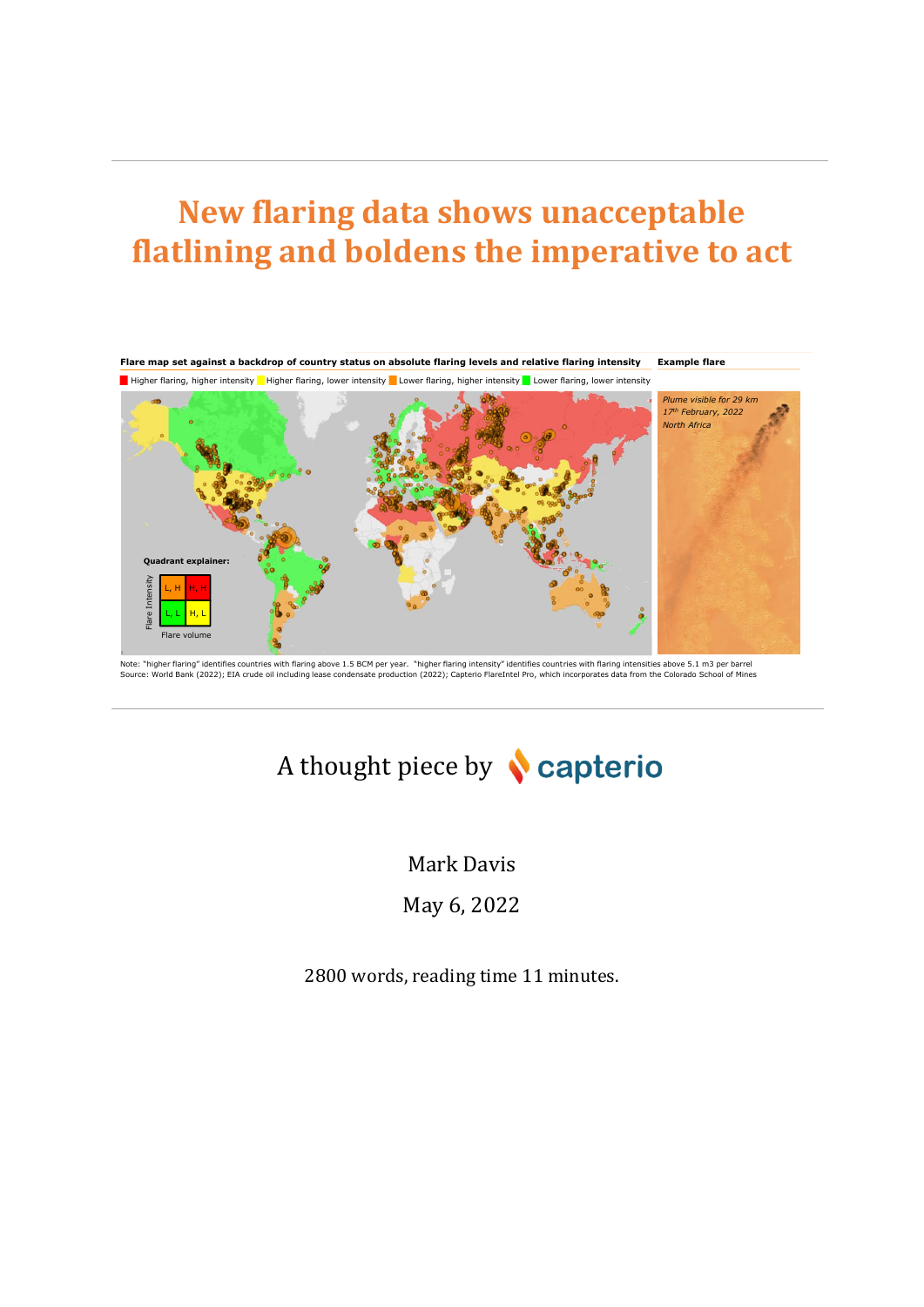## **Executive summary**

- **The latest upstream flaring data, published yesterday by the World Bank, highlights that gas flaring is marginally higher in 2021 than in 2020, driven by marginally higher oil production. At 143 BCM (or 93% of Europe's gas purchases from Russia), flaring accounts for \$47 billion of lost revenues and 1 billion CO2-equivalent tonnes of greenhouse gas emissions. This waste is unacceptable, especially in today's world of energy insecurity, sky-high energy prices and a global climate crisis.**
- **Whilst there has been some good progress on flare reduction in a few countries (e.g. US, Algeria and Nigeria), these gains are usurped by dramatic increases in a few (e.g. Iran, Libya and Mexico). And whilst many listed companies are having impact (at least for their "operated" assets), flare reduction is minimal for many National Oil Companies (and for some of the non-operated assets of International Oil Companies).**
- **Of grave concern is that there is very little evidence to suggest that the world is remotely on track to dramatically reduce flaring to deliver so-called "zero routine flaring". Existing commitments are simply not being delivered on, which makes meeting "net zero" ambitions (even just for scope 1) very challenging for many.**
- **The status quo is increasingly becoming untenable and will soon start to materially undermine the industry's license to operate. The global industry needs to pull together to make good its commitments – offering a hand to countries in need by mobilising cash, capabilities and already-proven technologies.**
- **With the hottest temperatures ever recorded in India this week and an urgent political imperative to diversify away from Russian gas, the oil and gas industry cannot afford to miss out on the opportunities from its own "low hanging fruit" of gas flaring. We must act now to reduce flaring, lower emissions, reduce pollution, create value and accelerate the energy transition.**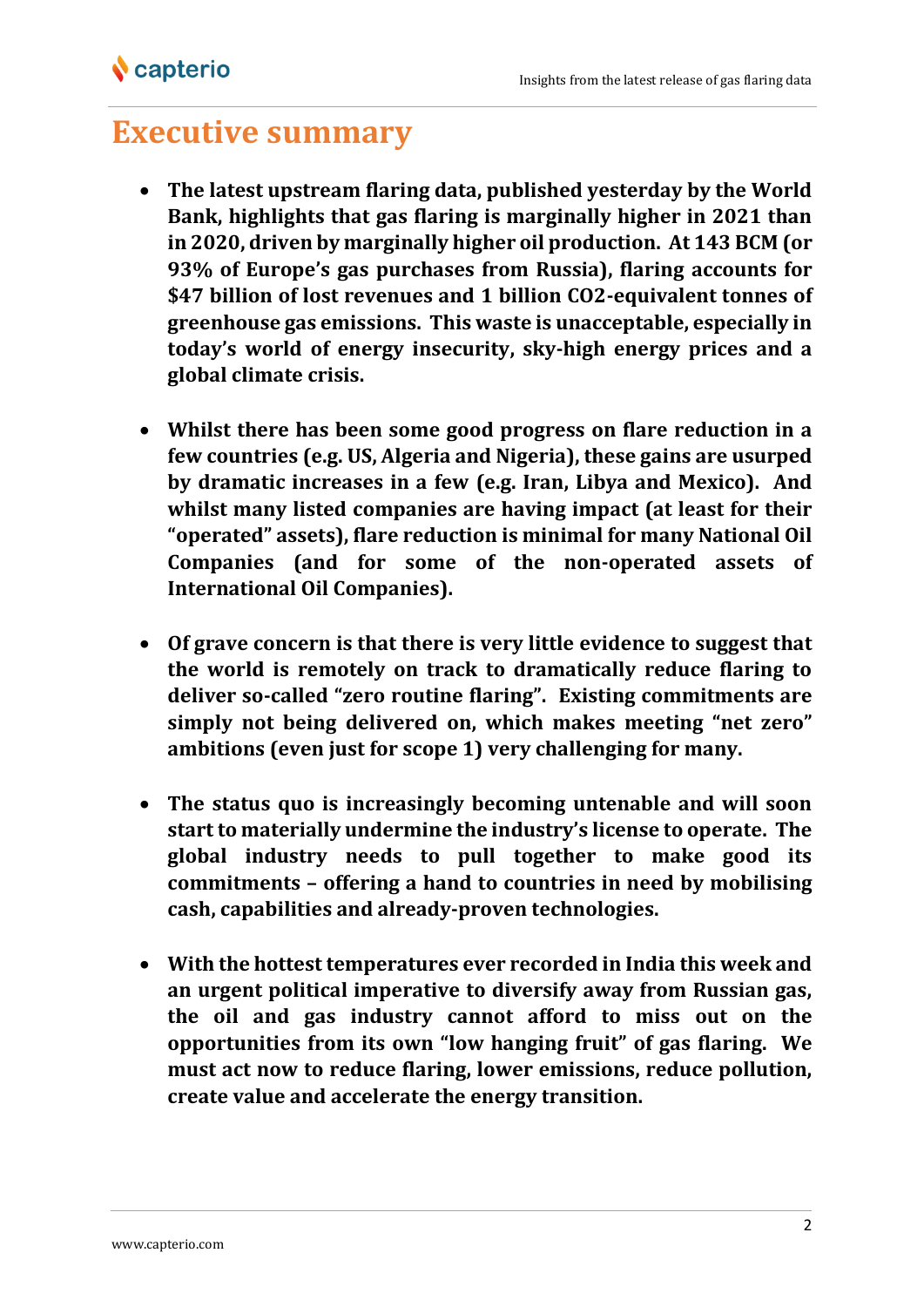### **The latest data confirms the world is off-track to eliminate gas flaring**

Yesterday, the World Bank's Global Gas Flaring Reduction programme published its annual assessment of upstream gas flaring<sup>1</sup> and declared that 143 BCM *"was needlessly flared at upstream oil and gas facilities*" in 20212. This paper – our third annual independent analysis of this data – explores the topic in detail3.

The headline figure is a 0.6% increase in upstream flaring (from 142 to 143 BCM). Since oil  $+$  condensate production<sup>4</sup> increased by 1.4% over this period, the underlying "flaring" intensity" (flaring per unit of oil production) is showing modest improvement (by 0.7%). Flaring intensity – a measure of operational performance – remains at a record high (of 5.1 m3 per barrel<sup>5</sup>) despite many stated initiatives to reduce gas flaring from a wide range of governments and producers.



*Figure 1: global gas flaring (derived by satellite), liquids production and calculated gas "flaring intensity". Gas flaring is marginally up in 2021 vs 2020, due to slightly higher liquids production, offset by a marginally lower flaring intensity.*

These data are particularly disappointing given that 103 organisations<sup>6</sup> (including 53 producers, 34 governments and 15 development institutions) that cover over 100 BCM (70%) of flaring have committed to deliver "zero routine flaring" by 2030. Whilst many leading International Oil Companies and Independents are making progress on flaring reduction as part of their "net zero" plans (at least, for their "operated assets" – those that they control the day-to-day operations of), many National Oil Companies are not. Given

<sup>1</sup> See [https://thedocs.worldbank.org/en/doc/1692f2ba2bd6408db82db9eb3894a789-0400072022/original/2022-](https://thedocs.worldbank.org/en/doc/1692f2ba2bd6408db82db9eb3894a789-0400072022/original/2022-Global-Gas-Flaring-Tracker-Report.pdf) [Global-Gas-Flaring-Tracker-Report.pdf](https://thedocs.worldbank.org/en/doc/1692f2ba2bd6408db82db9eb3894a789-0400072022/original/2022-Global-Gas-Flaring-Tracker-Report.pdf)

<sup>&</sup>lt;sup>2</sup> Gas flaring is estimated from the thermal anomaly associated with the combustion of gas, as detected by VIIRS instrumentation on NASA and NOAA satellites and processed by the Colorado School of Mines, part of the Payne Institute for Public Policy.

<sup>3</sup> Many more articles of interest on a wide range of flaring-related topics are a[t www.flareintel.com/insights](http://www.flareintel.com/insights)

<sup>4</sup> Oil and condensate production is the most significant driver of gas flaring, so normalising flaring to production to calculate a "flaring intensity" metric is a useful indicator of performance.

<sup>5</sup> Assuming, for the purposes of this calculation, a 98% combustion efficiency – see discussion later.

<sup>6</sup> Se[e https://www.worldbank.org/en/programs/zero-routine-flaring-by-2030/endorsers](https://www.worldbank.org/en/programs/zero-routine-flaring-by-2030/endorsers)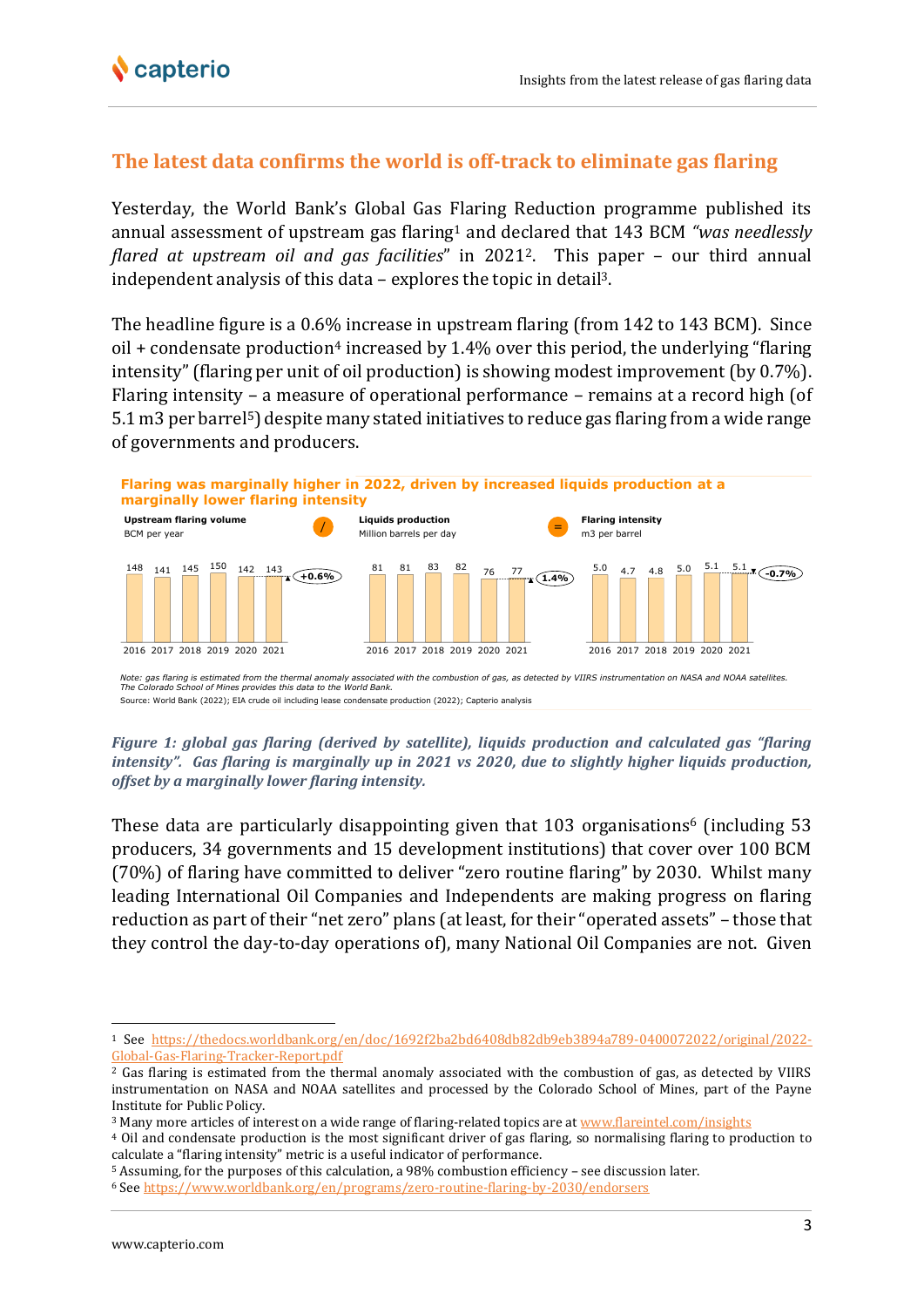

that flaring has been flat for a decade we need to see a monumental fall in flaring to meet the targets (Figure 2).

To meet the IEA's "Sustainable Development Scenario", we need a 90% reduction in flaring by 2025, and to meet this would require a 44% reduction *every year* – and this is a truly immense cliff to descend. Without a dramatic step-change in analytics, commitment, leadership, political and economic reform, delivering "zero routine flaring" is unachievable. Yet not delivering zero routine flaring – especially when it clearly could have been achieved, whilst making money, with proven technology if the world had acted – will seriously negatively impact the oil and gas industry's license to operate as civil society and the investment community and others pile on the pressure.



*Figure 2: map showing the individual flare locations against the countries that have endorsed the World Bank's "zero routine flaring" (by 2030) initiative. Green colours indicate countries for whom governments have made this endorsement. Yellow colours indicate countries where the National Oil Companies have made this endorsement (but their government has not). By volume, 70% of all flaring (101 BCM) is covered by ZRF commitments. The flaring timeseries is, however, flat, and a 44% compound rate of flaring reduction is required to meet the IEA's Sustainable Development Scenario.*

### **The new data confirms a wide performance gap between countries**

Figure 3 shows the league table of upstream flaring by country on both an absolute basis (total volume flared) and a relative basis (flaring intensity). As the World Bank's report highlights, 75% of flared volumes come from the top ten countries, which include Russia, Iraq, Iran, US, Venezuela, Algeria, Nigeria, Mexico, Libya and China.

Normalising for liquids production, the flaring intensity data continues to show a very wide variation in performance between countries such as Saudi Arabia and Norway, which have very low flaring intensities and those with very high flaring intensities (Venezuela, Algeria, Iran, Libya and Iraq).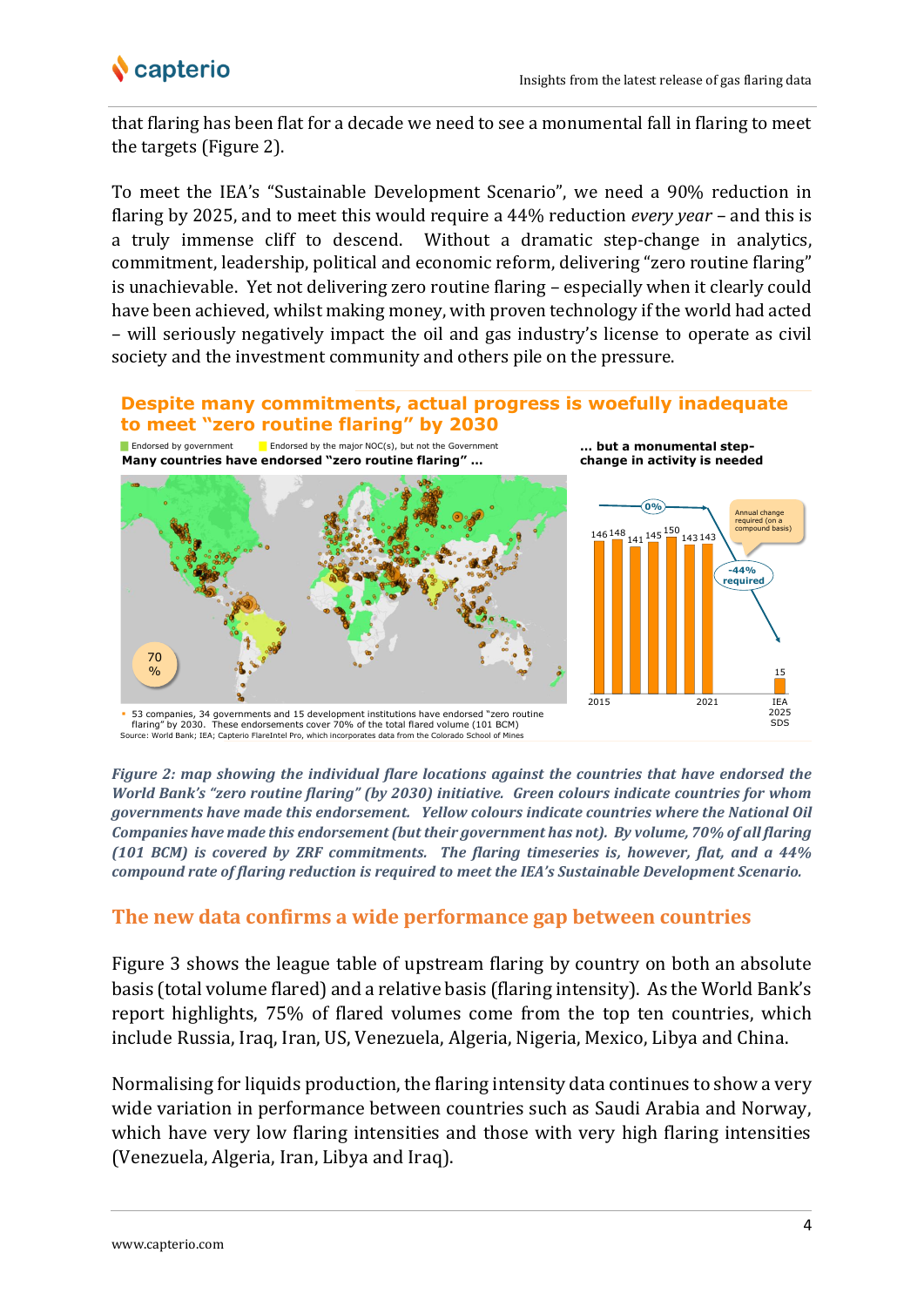

Venezuela's flaring intensity is a staggering 157x higher than Norway's, and whilst the "gassiness" of oils does vary, the difference is mainly attributable to operational practices. Indeed, countries with enduring policy, coupled with enforcement by credible and independent regulators (e.g. Saudi Arabia and Norway) do particularly well on this metric. Norway has an implicit carbon price embedded in its anti-flaring policy, and for good reason, as flared gas can be put to productive use that creates real economic value (and reduces emissions). Conversely, countries with very high flaring intensities are not always stable politically and/or often do not adopt strong processes or policies. Nigeria, for example, has a punitive flaring penalty equivalent to \$38 per tonne, however, it is rarely enforced.



*Figure 3: league table of upstream flaring by country, on an absolute (BCM) and relative (m3 per barrel) basis, showing a wide span of performance between countries. Norway, for example has a flaring intensity 12x lower than the UK despite similar geology/oil chemistry. Similarly, UAE has a flaring intensity 20x lower than Iran. Venezuela has a flaring intensity 157x that of Norway. Colours divide countries into one of 4 quadrants as a function of absolute flaring and flaring intensity (see Figure 4). Many countries have many opportunities to reduce flaring, and each should aspire to reach levels of performance of e.g. Norway (0.2 m3 per barrel) or UAE (0.8 m3 per barrel).*

Figure 4 illustrates the span of flaring performance in map view, colour-coded into the four quadrants of "high absolute flaring and high flaring intensity" (red) to "low absolute flaring and low flaring intensity" (green). Red countries are an urgent priority, but so too are "orange" (those with high flaring intensities, but less than 1.5 BCM of absolute flaring, e.g. Egypt and Australia), and "yellow" (those with more than 1.5 BCM of flaring but at low rates, such as Saudi Arabia, US and China. Many "green" countries (such as the UK, Qatar and Brazil) also have significant room for improvement.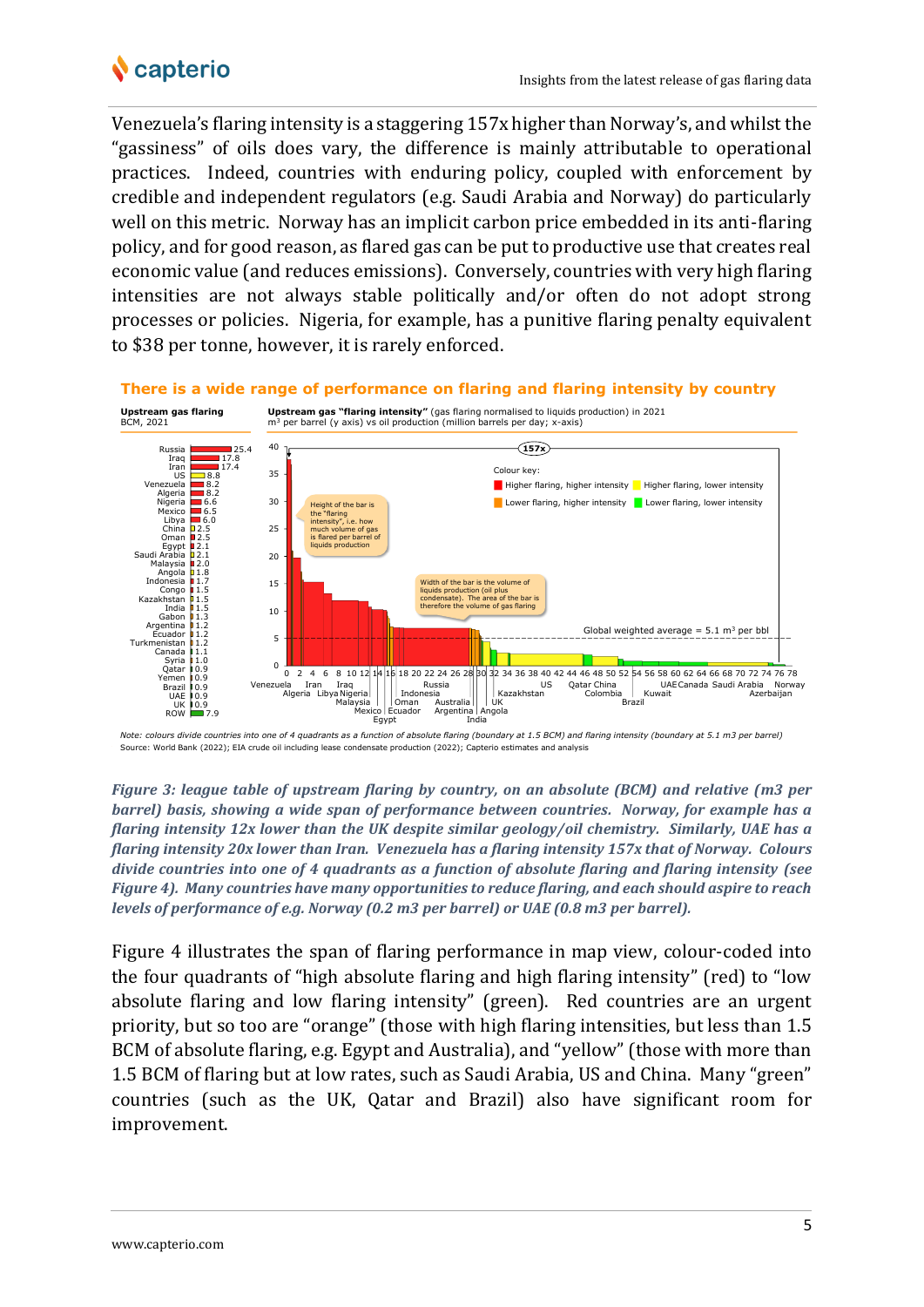



Note: "higher flaring" identifies countries with flaring above 1.5 BCM per year. "higher flaring intensity" identifies countries with flaring intensities above 5.1 m3 per barrel<br>Source: World Bank (2022); EIA crude oil inc

*Figure 4: map of flaring by country, colour-coded by country based on the absolute flaring and the flaring intensity. "Higher" and "lower" references are with respect to other countries (as opposed to over time). "Higher flaring" countries are those with flaring above 1.5 BCM per year. "Higher flaring intensity"* countries are those with flaring rates above 5.1 m3 per barrel (i.e. above the global *weighted average flaring intensity).* 

#### **Country flaring performance tends to be dictated by operational practices**

The headline marginal increase in flaring, however, masks some important trends. As shown in Figure 5, several countries have materially reduced flaring (e.g. US, Algeria and Nigeria), however these gains have largely been offset by several countries with materially increased flaring (e.g. Iran, Libya and Mexico). Over a longer period, as highlighted by the World Bank, there have been promising reductions (over the period 2012-2021) in Kazakhstan, US, Columbia and Nigeria, but worrying increases in Mexico and Iraq.

To understand these trends more deeply, we break down the 2020-2021 data to explore how the *change in flaring* is driven by the *change in underlying liquids production* and the *change in flaring intensity*. Flaring intensity is a proxy for underlying operational performance7.

The results are stark and highlight how changes in country performance is largely controlled by changes in operational practices (or changes in the mix of operational activities). Apart from Nigeria, all of the countries that have reduced their flaring have done so by reducing their flaring intensity (i.e. improving their operational

<sup>&</sup>lt;sup>7</sup> Strictly, flaring intensity is driven by 3 factors: the "gassiness" of the liquids (its GOR or gas-oil-ratio), the percentage of associated gas that is put to productive use (or captured), and the combustion efficiency of the flare system. At a country level, the overall flaring intensity can also be influenced by the mix of assets and event without changing operational performance at an asset level.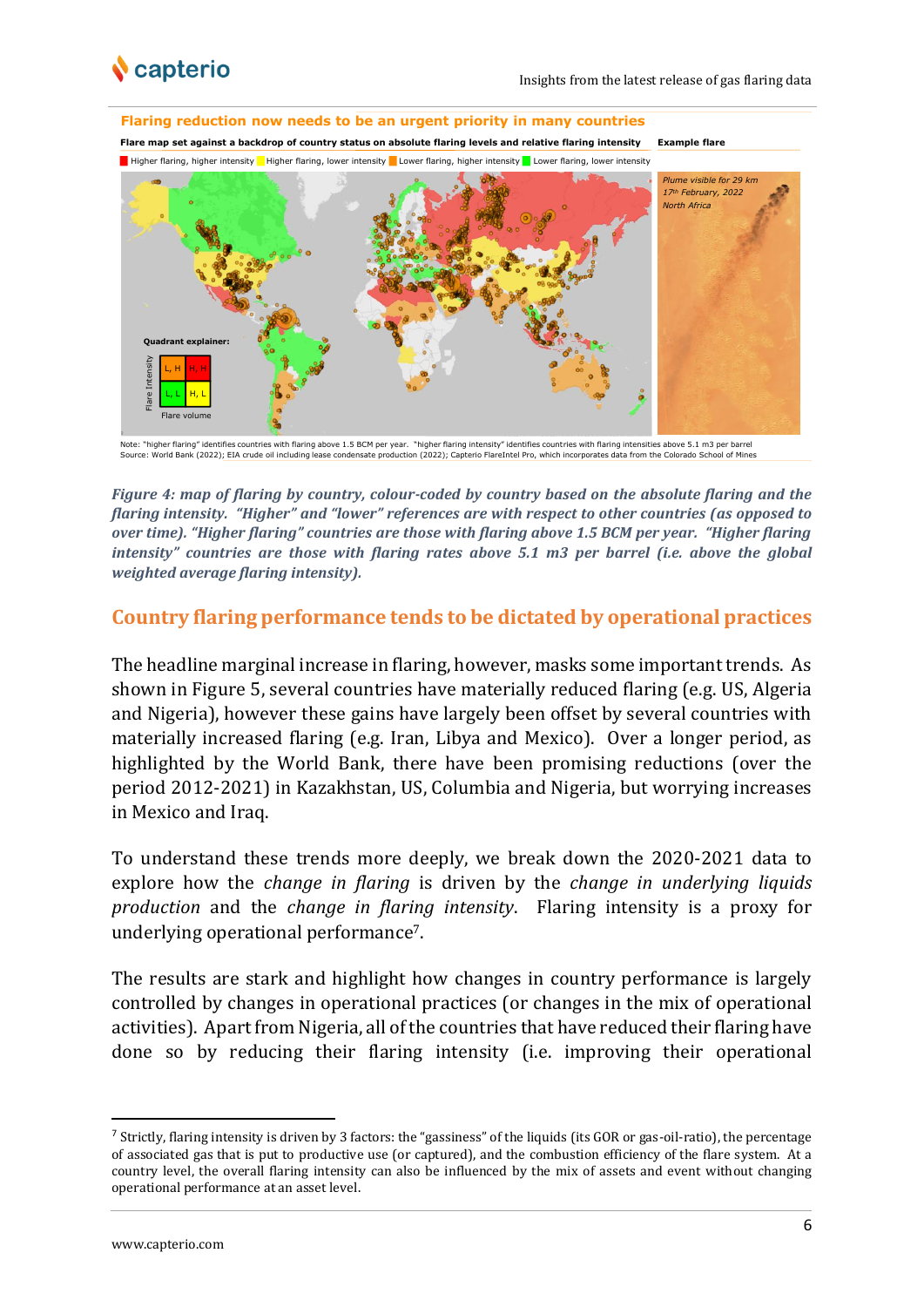## **v** capterio

fundamentals). Some have also boosted their flaring reduction by lower production (which may be related to an OPEC-led response to COVID demand destruction).

The converse is also true: with the exception of Libya and Russia, the countries with higher flaring have also seen higher flaring intensities (aka poorer operational intrinsics.



*Figure 5: analysis of the key countries with lower and higher flaring in 2021, plus a decomposition of the change in flaring into a change in flaring intensity and a change in liquids production. Strikingly, most countries' flaring can be explained by changes to flaring intensity - which itself is a proxy for operational performance.*

To comment on a few countries:

• **US**: flaring has substantially reduced in the onshore shale regions, especially in the Bakken and Permian. Here not only has gas gathering infrastructure been developed, gas compression facilities have been installed and facilities been optimised, but also operational best practices pioneered by larger players have become more widely adopted by the industry. Unfortunately only some of these practices are easily replicable in other geographies, meaning that the notion of transferring learnings across geographies is not always easy.

Both bp<sup>8</sup> and Shell have committed to eliminate routine flaring by 2025 (and Shell has brough forward its global commitment to the same period<sup>9</sup>) using greater electrification and automation and Apache<sup>10</sup> has reached this standard

<sup>8</sup> [https://www.bp.com/en\\_us/united-states/home/news/features-and-highlights/bp-aims-for-zero-routine-flaring](https://www.bp.com/en_us/united-states/home/news/features-and-highlights/bp-aims-for-zero-routine-flaring-in-us-onshore-operations-by-2025.html)[in-us-onshore-operations-by-2025.html](https://www.bp.com/en_us/united-states/home/news/features-and-highlights/bp-aims-for-zero-routine-flaring-in-us-onshore-operations-by-2025.html)

<sup>9</sup> <https://www.shell.co.uk/about-us/powering-progress/achieving-net-zero-emissions.html>

<sup>10</sup> [https://www.globenewswire.com/news-release/2021/10/11/2311768/0/en/APA-Corporation-Achieves-Goal](https://www.globenewswire.com/news-release/2021/10/11/2311768/0/en/APA-Corporation-Achieves-Goal-to-Eliminate-Routine-Flaring-Onshore-US.html)[to-Eliminate-Routine-Flaring-Onshore-US.html](https://www.globenewswire.com/news-release/2021/10/11/2311768/0/en/APA-Corporation-Achieves-Goal-to-Eliminate-Routine-Flaring-Onshore-US.html)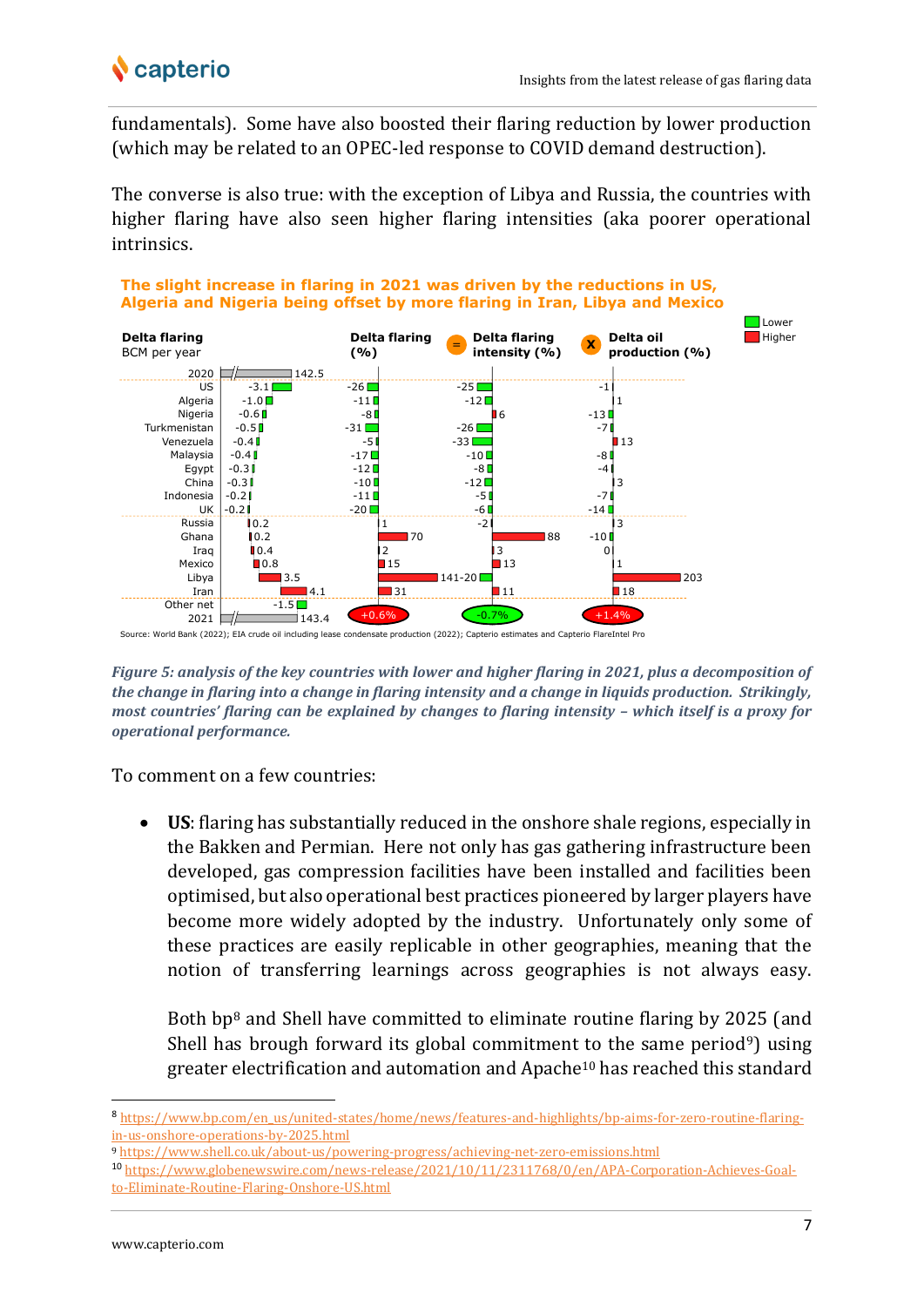

in October 2021. These operational improvements have underpinned the massive expansion in LNG exports over the last few months.

- **Algeria**: flaring has reduced primarily in the three fields of Rhourde Chegga, Alrar and Hassi Messaoud due to the determined action and leadership of the National Oil Company. Each field saw substantial reductions in flaring from February, March and July, respectively. Flaring in Hassi Messaoud during 2020 was also anomalously high due to a blowout on a gas reinjection well that lasted for 134 days from January and reached a peak of around 70 million scf/day (according to FlareIntel Pro).
- **Libya**: flaring has dramatically increased following the restarting of oil production after the cessation of the military activity<sup>11</sup> initiated by the selfstyled Libyan National Army (see Figure 6, incorporating data from Capterio's FlareIntel Pro tool<sup>12</sup>, which tracks every flare for every asset, every company, worldwide and every day). Several western operators have seen substantially lower flaring in Libya in 2020. Similar shutdowns have recently caused dramatic drops in oil production (leading to substantial revenue losses to Libya13) and substantially lower gas flaring.



*Figure 6: profile of flaring within Libya – illustrated on a daily basis – highlighting the substantial reduction of flaring associated with military disruption throughout most of 2020. Data from Capterio's FlareIntel Pro tool.*

• **Iran**: flaring has increased (from routinely under 50 million scf/day to routinely over 100 million scf/day) in the Gachsaran and Aghajari fields in the Zagros basin, each of which was discovered in the 1930s. It is possible that flaring is increased in part due to increased production and/or delays in the planned gas capture projects in the area. It is also ironic that despite Iran's

<sup>11</sup> [https://www.spglobal.com/commodityinsights/en/market-insights/latest-news/oil/011722-libyan-oil-output](https://www.spglobal.com/commodityinsights/en/market-insights/latest-news/oil/011722-libyan-oil-output-rebounds-but-disruption-risks-remain-very-high)[rebounds-but-disruption-risks-remain-very-high](https://www.spglobal.com/commodityinsights/en/market-insights/latest-news/oil/011722-libyan-oil-output-rebounds-but-disruption-risks-remain-very-high)

 $12$  [FlareIntel Pro](http://www.flareintel.com/) is Capterio's flare-tracking tool that helps operators to (a) improve their visibility into gas flaring, (b) improve operational performance, and (c) facilitate investment programmes. FlareIntel incorporates VIIRS data produced by the Earth Observation Group.

<sup>13</sup> <https://www.aljazeera.com/economy/2022/4/29/libya-is-losing-60m-a-day-in-oil-shutdown-oil-minister>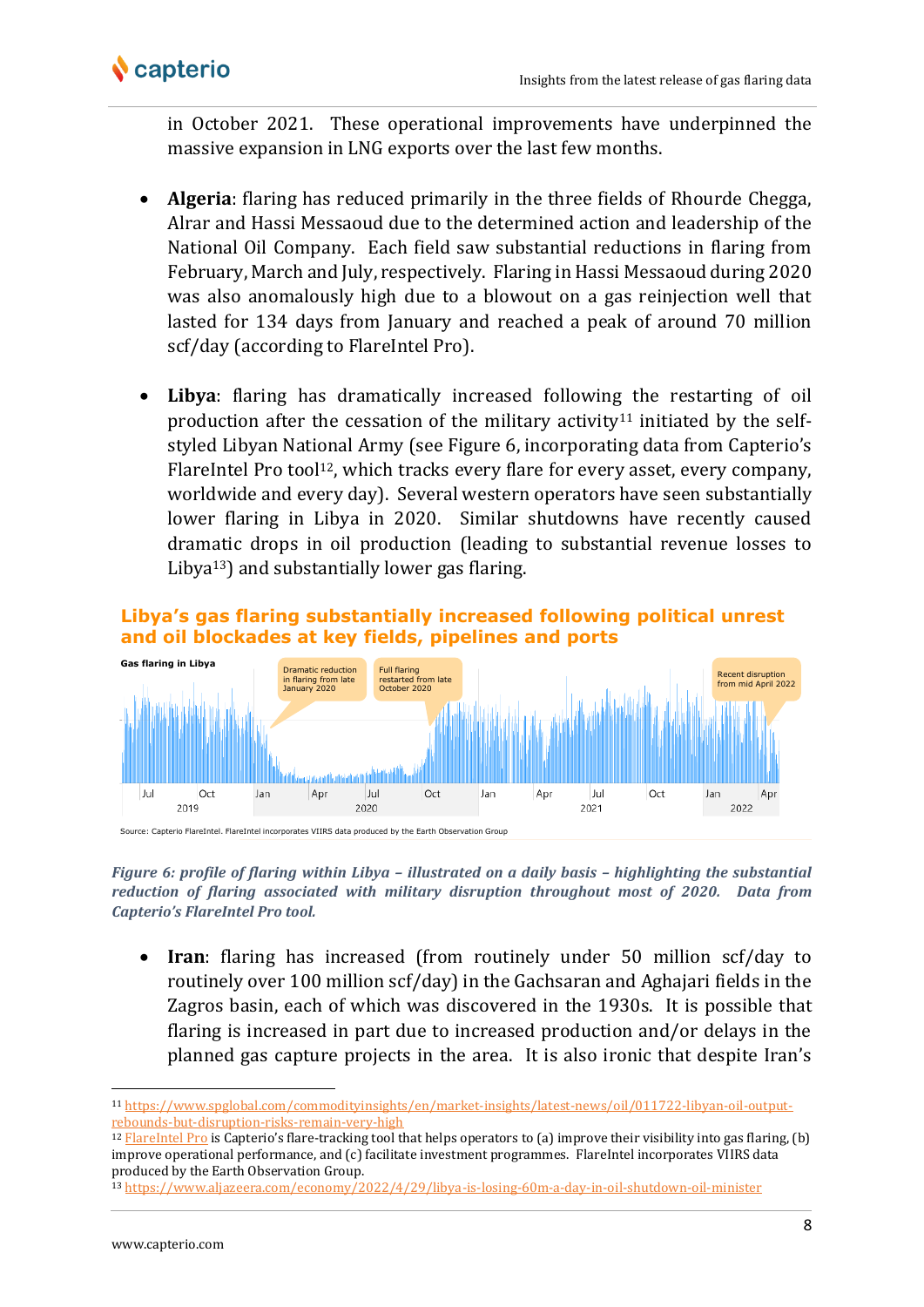

high level of flaring, it exports gas (and power) to Iraq (at great expense to Iraq), which itself flares at extremely high rates.

### **The economic and environmental impact of supply chain emissions**

The economic and environmental impact of gas flaring is substantial. With gas prices today around \$9 and \$32 per mmbtu in US and Europe, respectively, the revenue opportunity resulting from flare reduction is enormous. Assuming a conservative \$7.5 per mmbtu, flaring wastes \$47 billion per year (equivalent to the GDP of Turkmenistan or Jordan).

The emissions resulting from gas flaring amount to around 1 billion CO2-equivalent tonnes (see Figure 7). Note to calculate the CO2-equivalent emissions we have accounted for: (i) the "methane slip" from incomplete combustion (which the IEA estimated in its latest World Energy Outlook at 8%), and: (ii) the enhanced potency of methane as a greenhouse gas (using a "Global Warming Potential of CH4 of 82.5, over a 20-year period<sup>14</sup>).

Figure 7 brings the flaring data together with that of venting and leaking, using data from the IEA's 2022 Methane Tracker<sup>15</sup>.



Note: gas priced at \$7.5/MMBTU and \$100 for liquids. CO2e emissions from methane estimated using a multiple of B2.5 of that of CO2, based on a 20-year timescale. We assume<br>methane slip is 8% at flares, due to incomplete co Source: bp Statistical Review of World Energy (2021); World Bank (2022); IEA Methane Tracker (2022); IPCC (2021); Capterio estimates

*Figure 7: overview of the magnitude of volume, revenue and emissions resulting from flared, vented and leaked gas, in context of the consumption. We augment the 143 BCM of flared gas by an additional 8% (as per the IEA's World Energy Outlook, 2021) to account for the likely "methane slip" associated with inefficient combustion, plus also the entrained NGL (Natural Gas Liquids). We calculate the CO2 equivalent emissions by accounting for the combusted gas plus also the uncombusted methane, which* 

<sup>14</sup> According to the IPCC AR6 report[: https://www.ipcc.ch/assessment-report/ar6/](https://www.ipcc.ch/assessment-report/ar6/)

<sup>15</sup> <https://www.iea.org/reports/global-methane-tracker-2022>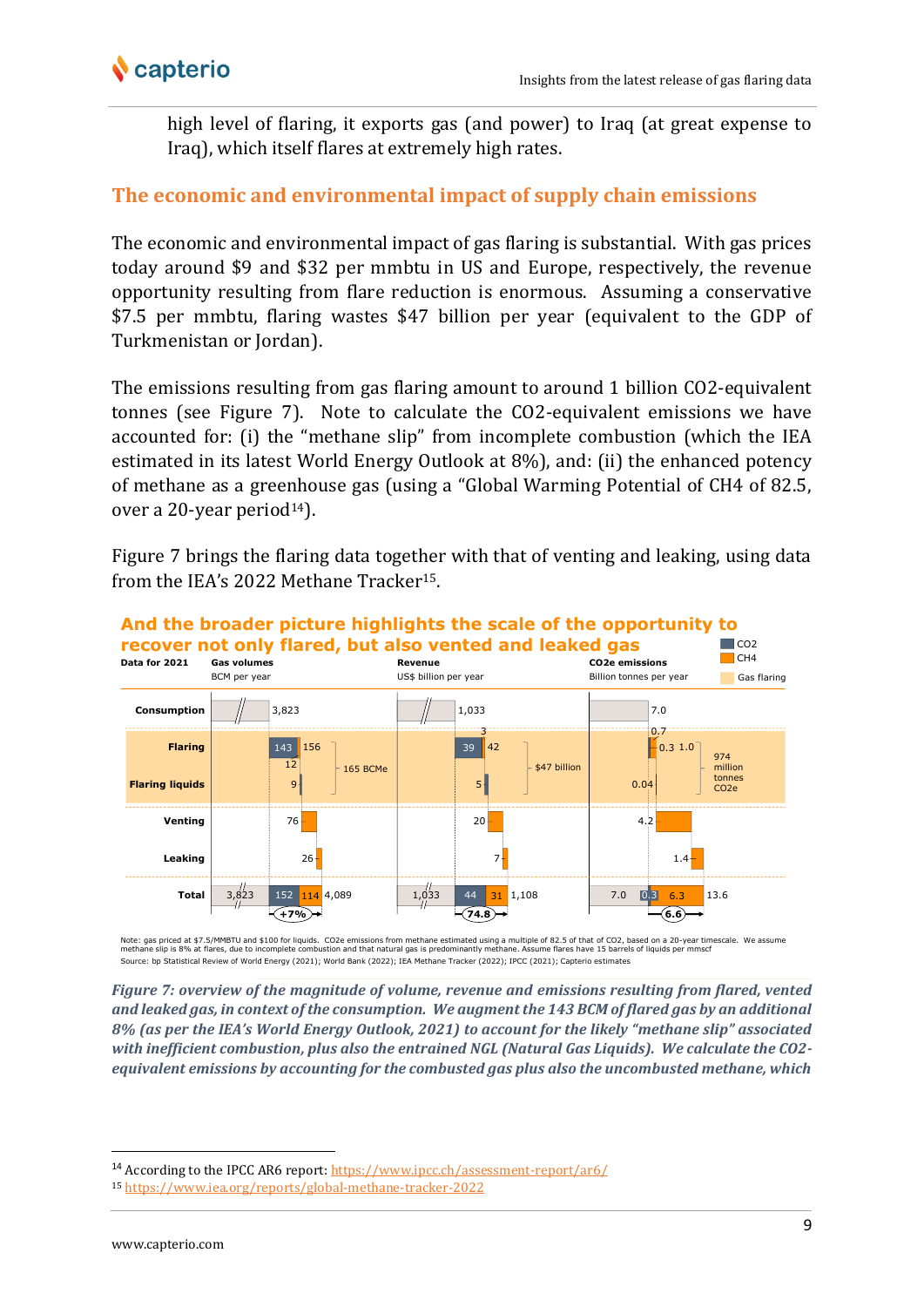

*we equate to a CO2-equivalent figure using a GWP (Global Warming Potential) of 82.5x CO2 on a mass basin, over a 20-year period.*

Our figure for CO2-equivalent emissions is 2.5x higher than the 400 million tonnes quoted by the World Bank in their 2022 Global Gas Flaring Tracker Report. This is due to (a) their highly conservative assumption that the weighted average combustion efficiency of flares is 98%, and: (b) arguably, a very optimistic view that a 100-year time period is an appropriate period on which to compare the climate forcing impact of methane versus CO2. Our figure is also over 3.5x higher than the 276 million tonnes quoted in a report by Rystad Energy late last month<sup>16</sup> which appears to ignore the issue of "methane slip" altogether.

Bringing these three key sources of supply-chain waste together we get a sense of the scale of the opportunity not only to reduce waste, lower emissions, but also to create value for economies and society, improve animal and human health, and accelerate the energy transition. The figures are simply staggering. In total, the 264 BCM of waste (equivalent to 7% of all gas consumed globally) amounts to 1.7x the gas that Europe imported from Russia in 2021, \$75 billion of lost revenue, and the equivalent of the emissions from up to 1.5 billion light passenger vehicles<sup>17</sup>.

#### **Where there is a will, there** *is* **a way**

Fortunately, there is increasing international attention on this issue. Indeed, in early March 2022, the Oil and Gas Climate Initiative said: "*virtually all methane emissions can and should be avoided*". Equally, its members have committed to putting in place "*all reasonable means to avoid methane venting and flaring*" 18.

As Capterio outlined in a paper last month titled "*North Africa can reduce Europe's dependence on Russian gas by transporting wasted gas through existing infrastructure*" <sup>19</sup>, significant volumes of this wasted gas is close to existing markets and can be captured with proven technology, can dramatically reduce greenhouse gas emissions (by up to 72%<sup>20</sup>) and deliver very attractive commercial returns.

With today's high gas prices and the political imperative to diversify away from Russian gas, there is a tremendous window of opportunity to accelerate work on reducing gas flaring.

<sup>16</sup> [https://www.rystadenergy.com/newsevents/news/press-releases/carbon-flaring-emissions-drop-to-10-year](https://www.rystadenergy.com/newsevents/news/press-releases/carbon-flaring-emissions-drop-to-10-year-low-but-a-rebound-may-be-on-the-horizon/)[low-but-a-rebound-may-be-on-the-horizon/](https://www.rystadenergy.com/newsevents/news/press-releases/carbon-flaring-emissions-drop-to-10-year-low-but-a-rebound-may-be-on-the-horizon/)

<sup>17</sup> <https://flareintel.com/insights/insights-from-energy-weeks-panel-on-flaring-venting-and-leaking>

<sup>18</sup> [https://www.ogci.com/ogci-members-aim-to-eliminate-methane-emissions-from-oil-and-gas-operations-around-](https://www.ogci.com/ogci-members-aim-to-eliminate-methane-emissions-from-oil-and-gas-operations-around-2030/)[2030/](https://www.ogci.com/ogci-members-aim-to-eliminate-methane-emissions-from-oil-and-gas-operations-around-2030/)

<sup>19</sup> [https://flareintel.com/insights/north-africa-can-reduce-europes-dependence-on-russian-gas-by-transporting](https://flareintel.com/insights/north-africa-can-reduce-europes-dependence-on-russian-gas-by-transporting-wasted-gas-through-existing-infrastructure)[wasted-gas-through-existing-infrastructure](https://flareintel.com/insights/north-africa-can-reduce-europes-dependence-on-russian-gas-by-transporting-wasted-gas-through-existing-infrastructure)

<sup>20</sup> <https://flareintel.com/insights/how-a-focus-on-gas-flaring-at-cop26-can-accelerate-decarbonisation>